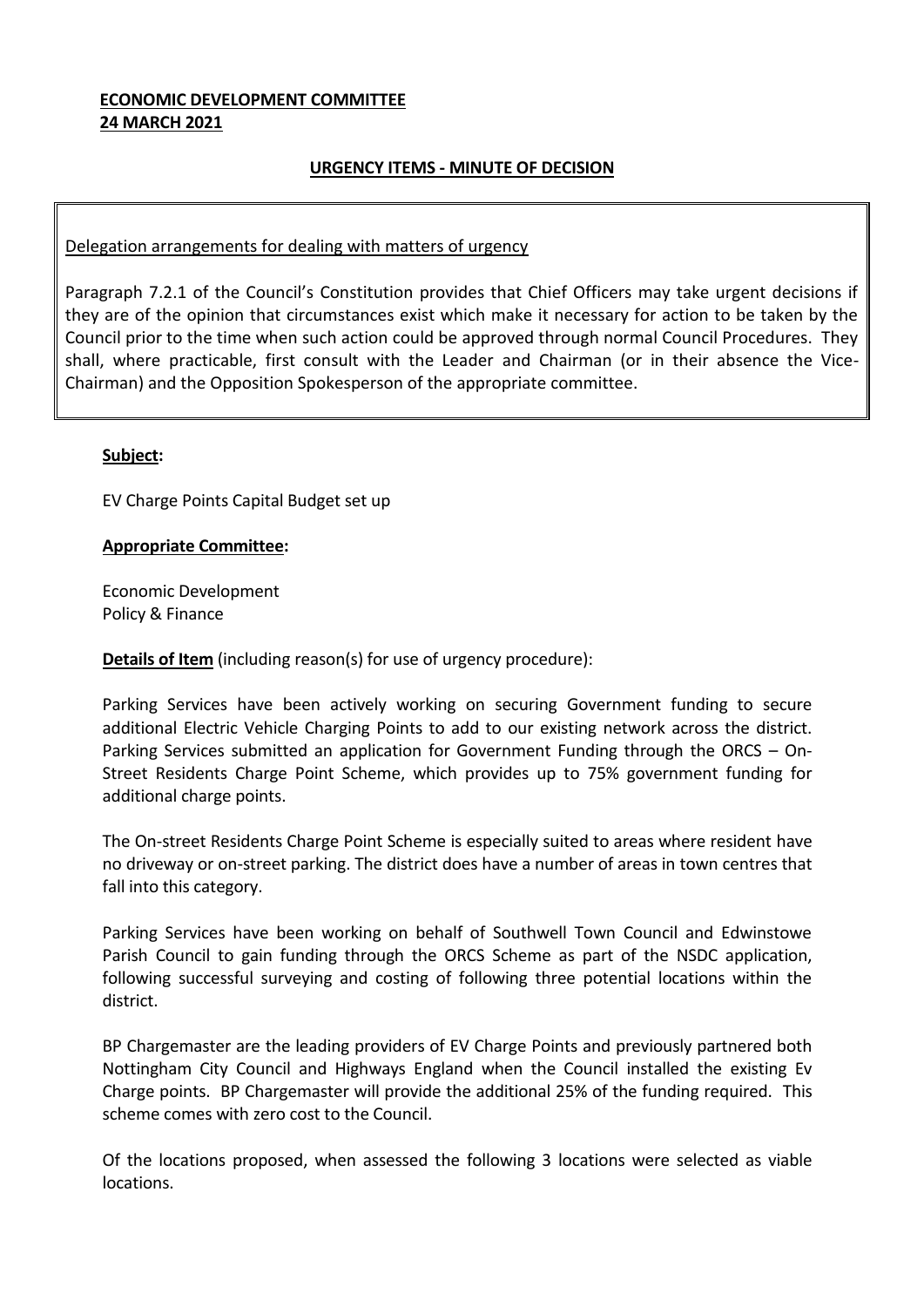| <b>Car Park Location</b>   | Ownership                        | <b>Status</b>                     |
|----------------------------|----------------------------------|-----------------------------------|
| London Road Car Park       | Council                          | Included in Grant Application and |
| (behind the cinema)        |                                  | approved for full funding         |
| The Bramley Centre/Library | Southwell Town Council           | Included in Grant Application and |
| car park Southwell         |                                  | approved for full funding         |
| East Lane Car Park,        | <b>Edwinstowe Parish Council</b> | Removed from Grant Application *  |
| Edwinstowe                 |                                  |                                   |

\*Unfortunately, Edwinstowe Parish Council declined to sanction this proposal and East Lane Car Park was taken out of the application.

By installing these residents charge points it gives residents the option of purchasing an electric vehicle and charging it overnight close to home.

The charge points will further extend the NSDC network of Electric Vehicle Charge points to 11 in Newark and 15 in the district.

This puts the authority in an excellent position as the Government seek to ban sales of conventional petrol and diesel fuelled vehicles in 2030.

There will be further work required in the coming years, however Newark & Sherwood District Council are now well equipped to provide Electric Vehicle charging as people are reviewing their options now.

Looking ahead, in the coming years visitors with Electric Vehicles will be looking at places to visit that have charge points.

Newark & Sherwood will be on the Electric Charge Point network map as a viable and attractive destination.

# **Hosting Agreement Key Points:**

- B.P Chargemaster Install the charge points and maintain these FOC to NSDC
- B.P. Chargematser will own the equipment
- B.P Chargemaster will receive all income from their customers using the charge points
- 50% of EV Charge spaces must be reserved for EV Charging at all times

4 charge points at each location having the capacity to charge a maximum 8 electric vehicles spaces. Four of the eight spaces will be for the use of electric vehicles only. The other 4 spaces can be used for electric vehicles or petrol / diesel vehicles.

As the number of electric vehicles increases then more spaces can be reserved for electric vehicles only.

- Car Park charges apply at all times when charging from 08:00 18:00
- Residents must be permitted to charge their vehicle without paying for parking charges from 18:00 – 08:00.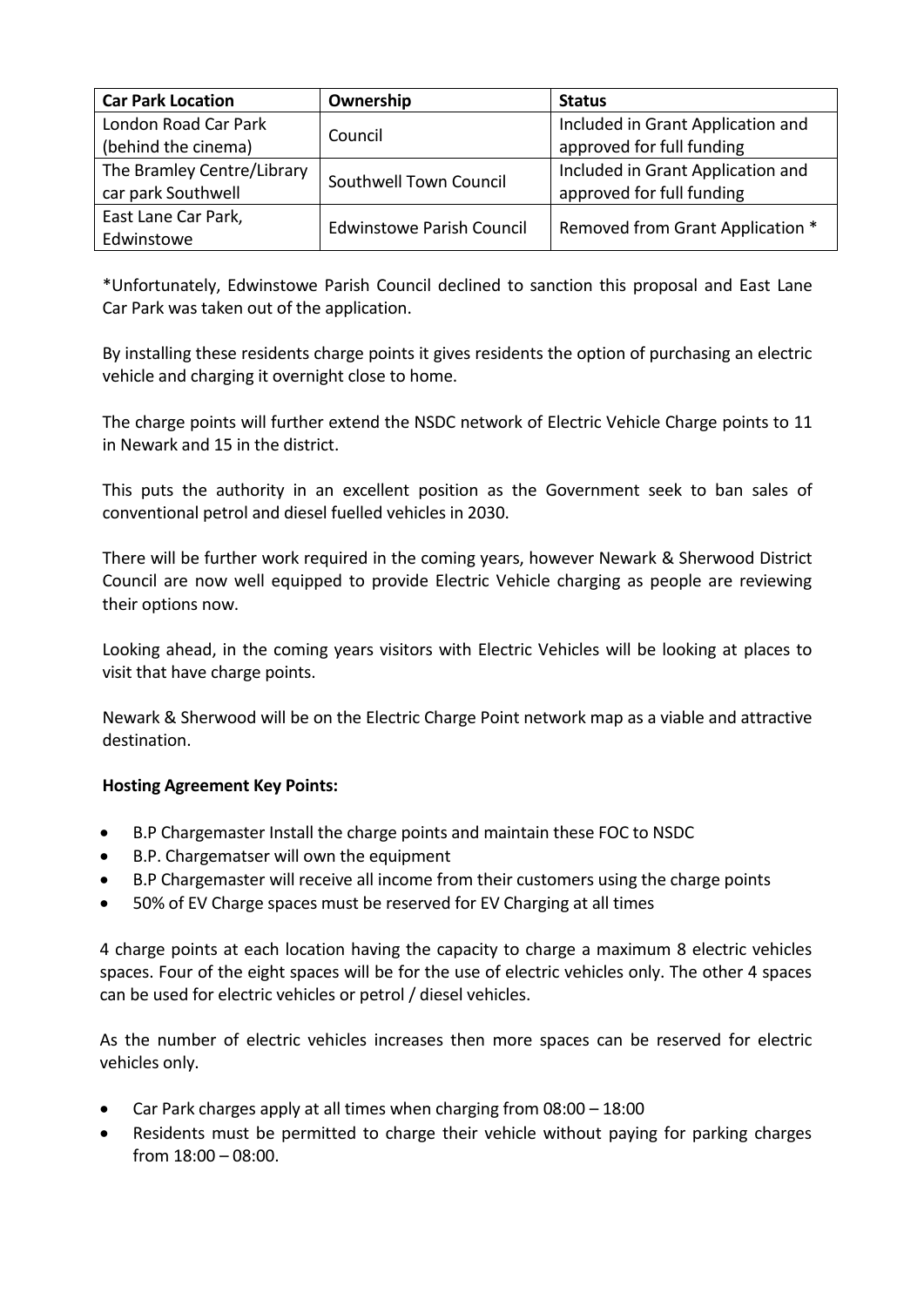London Road does currently have a £1.00 evening charge in place from 18:00 – 23:59 (Southwell do not currently have evening charges)

The income loss from residents using the spaces in the evening will be very minimal. It is expected that income received from customers charging throughout the day will more than compensate for any small losses in the evening. Residents will also have the option of purchasing a season ticket providing them with long term parking and charging options.

We have now received confirmation that full funding as set out below has now been granted:

- ORCS Funding £51,000
- BP Chargemaster £16,976

This will now need to be accepted in order for the funds to be paid to the Council.

Upon completion of the works, the Council will then pay BP Chargemaster.

### **Equalities Implications**

The are no equality implications

#### **Financial Implications (FIN20-21/6656)**

There will be an estimated £1,460 pa loss of income from the 4 EV Charge point spaces used by residents overnight based on full occupational capacity.

The Council will be acting as agent for the grant, which will be pass-ported to BP on completion of the scheme and therefore a budget will need to be added to the Capital Programme equivalent to the value of the grant funding from ORCS.

BP will own the charge points and consequently they will be responsible for any ongoing maintenance.

#### **Decision**

To recommend that a Capital Programme budget be set up for £51,000 funded by Grant from ORCS.

#### **Reason for Decision**

Urgent decision to enable this project to commence and be completed before 1 May 2021.

#### **Members Consulted:**

Councillor David Lloyd – Chairman and Leader of the Council Councillor Paul Peacock – Opposition Spokesperson Councillor Keith Girling – Deputy Leader and Chairman of Economic Development Committee Councillor Neal Mitchell - Opposition Spokesperson